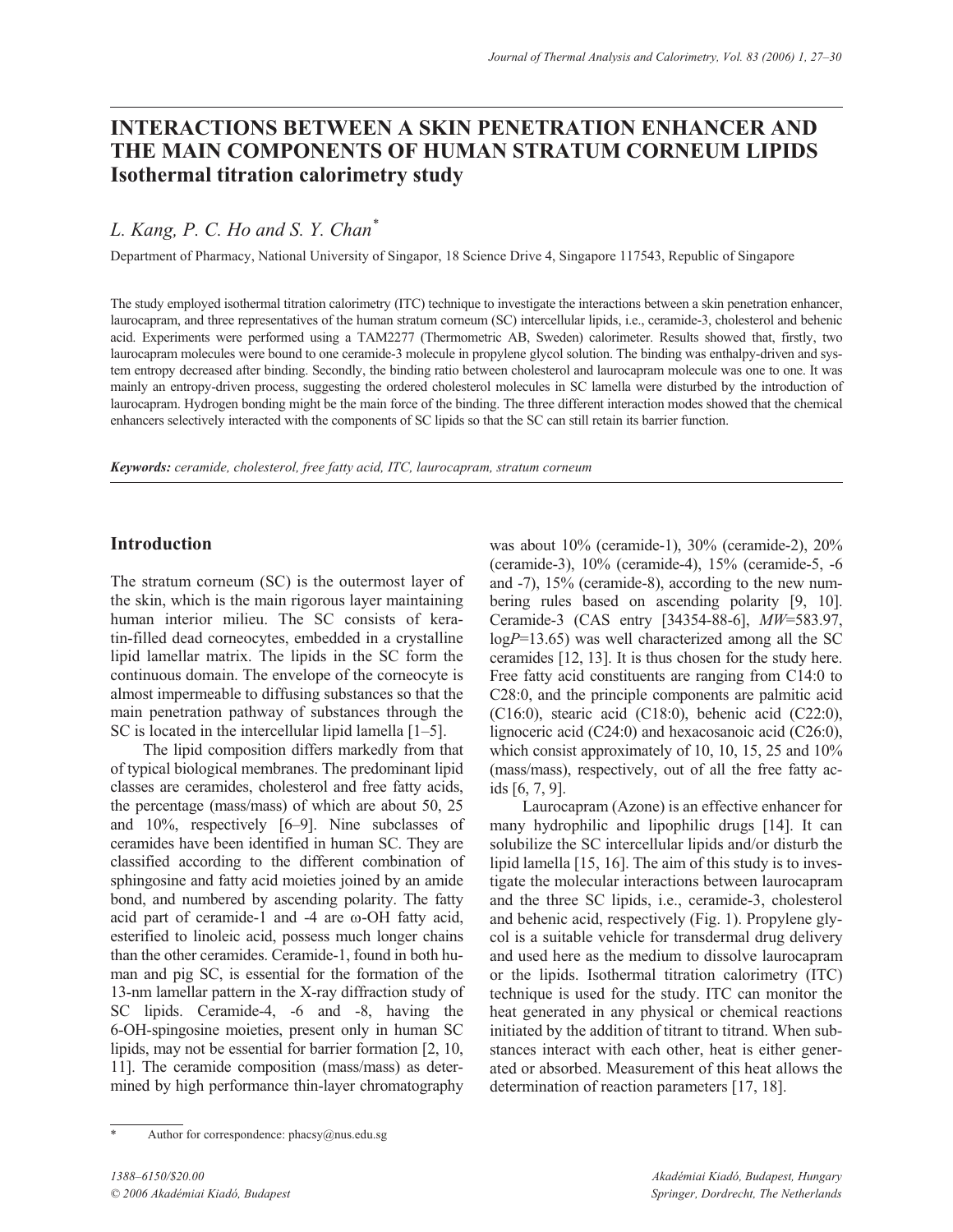

**Fig. 1** The molecular structure of the solvent, propylene glycol; the skin penetration enhancer, laurocapram; and the three SC lipids, the ceramide-3, cholesterol and behenic acid

# **Experimental**

The ITC experiments were performed using a TAM2277 (Thermometric AB, Sweden) calorimeter, with 4-mL stainless steel ampoules. Samples of laurocapram, cholesterol, behenic acid and ceramide-3 were prepared in propylene glycol, at concentrations of 71, 2, 0.667 and 0.667 mmol  $L^{-1}$ , respectively. Laurocapram solution of 0.12 mL was titrated consecutively into 2.7 mL of lipid solutions by 15 aliquots. The lipid solution was stirred with a turbine at 60 rpm. The system's temperature was maintained at 37°C. Control experiment was done by titrating pure propylene glycol into lipid solutions with the same experimental protocol as that used for the laurocapram solutions. ITC data were analyzed by Digitam® software (Scitech Software, Sweden) supplied with TAM2277 [19, 20].

The measured heat of laurocapram titrated into lipid solution by ITC technique includes the binding heat of laurocapram with the lipid, the dilution heat of laurocapram/the lipid, and other non-specific heat.

Therefore, the binding heat was derived from the measured heat subtracting the heat of the control experiment in which laurocapram solution was replaced by pure propylene glycol for titration. The binding stoichiometry *n*, binding constant *K*, and enthalpy change Δ*H* were estimated from the non-linear regression analysis procedure of Digitam®. Free energy change Δ*G* and entropy change Δ*S* were calculated according to their relations with enthalpy change Δ*H* and binding constant *K*, i.e., Δ*G*= –*RT*ln*K*=Δ*H*–*T*Δ*S*, where *R* is the gas constant, 8.314 (J mol  $K^{-1}$ ), and *T* is the temperature (K).

## **Results and discussion**

Figure 2 shows the isothermal titration results of laurocapram solutions titrated into ceramide-3, cholesterol and behenic acid solution, respectively. Each of them is accompanied with the control titration result. The control study was conducted by titrating pure propylene glycol solution into the lipid solution. For non-linear regression analysis, the heat of the control experiment was deducted from the titration study. From Fig. 2a, it can be seen that heat was released during the titration process. This indicates the binding between laurocapram and ceramide-3 molecules is an exothermic process. It can be seen in Fig. 2b that the binding between laurocapram and cholesterol is also exothermic. Figure 2c shows the binding between behenic acid and laurocapram molecules is similar to that of laurocapram and cholesterol but without recognizable pattern.

Figure 3 summarizes the binding results fitted by non-linear regression analysis. The energy (integral) of each peak as in Fig. 2 was plotted as a function of the ratio of the moles of laurocapram added to the moles of the lipid in the ampoule. It can be seen in Fig. 3a that two laurocapram molecules bind one ceramide-3 molecule. The enthalpy change of the binding process was  $-2.29 \cdot 10^5$  J mol<sup>-1</sup>, with a decreased entropy change of  $-653$  J mol<sup>-1</sup> K<sup>-1</sup>. These results show the binding between laurocapram and ceramide-3 is driven by enthalpy because the decreased enthalpy contributes largely to the decreased free energy. It can be seen in Fig. 3b that one laurocapram molecule binds one cholesterol molecule. The enthalpy change accounts for about only 1% of the free energy change, indicating that the process is driven mainly by entropy. The entropy increase suggests that after the binding, the system becomes less ordered than the initial state when they exist separately. This is different from the binding process between laurocapram and ceramid-3, where the entropy decreased after binding, indicating that the final state is more ordered than the initial state. Although in both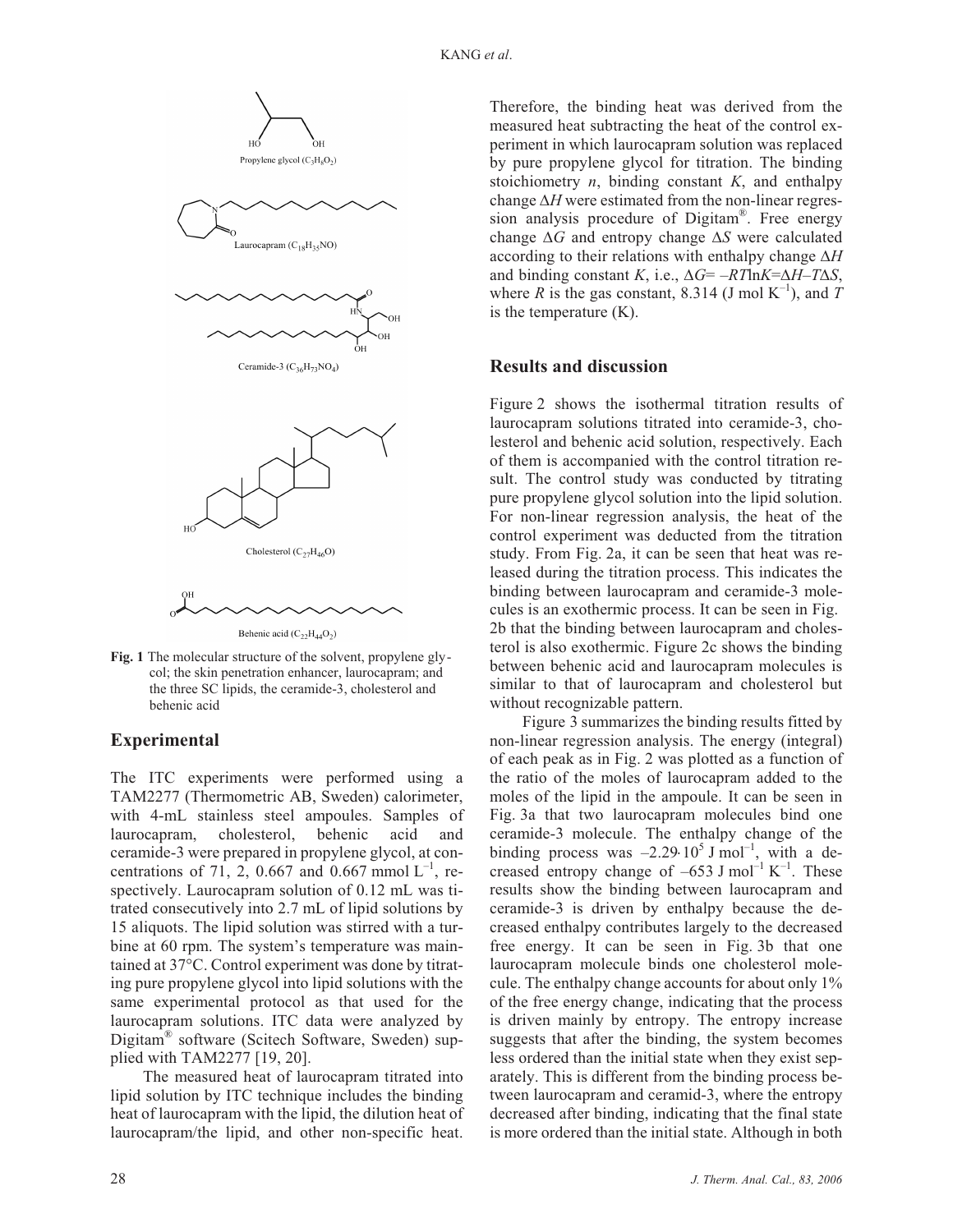

**Fig. 2** Results obtained from ITC. The positive heat peak indicates an exothermic process; 0.12 mL of eihter laurocapram solution 71 mmol  $mL^{-1}$  (upper curve) or pure PG (lower curve) was titrated into a – ceramide-3,  $b$  – cholesterol, c – behenic acid solution by 15 aliquots. 2.7 mL of each lipid solution  $0.667$  mmol mL<sup>-1</sup> was used

cases the binding processes are product-favored, they are essentially different. The binding between laurocapram and ceramide-3 is enthalpy-driven while the entropy-driven binding between laurocapram and cholesterol made the system more chaotic in its final state than the initial state. The binding result between laurocapram and behenic acid is presented in Fig. 3c. The thermo profile showed no proof of binding between their molecules. This infers that the interaction/binding between the laurocapram molecules and the behenic acid molecules is non-specific, or, non-existent. Thus laurocapram does not exert its enhancing effect by interacting with behenic acid.

The binding between cholesterol and laurocapram makes the final state more disordered or random than the original state. This may suggest that cholesterol molecules were extracted from the SC lamella, where the lipid molecules are in crystalline or liquid crystalline phases [9]. The binding between laurocapram and



**Fig. 3** Non-linear regression analyses to estimate the binding stoichiometry *n*, the binding constant *K*, and the enthalpy change Δ*H* with software Digitam®. Results of laurocapram titrated into a – ceramide-3 solution (2 replicates) with binding stoichiometry =  $2$ , b – cholesterol solution (4) replicates) with binding stoichiometry  $= 1$ , c – behenic acid (3 replicates) with absence of or very weak interactions

ceramide-3 is an enthalpy-driven spontaneous process and the system entropy decreased upon binding. The decreased entropy may indicate laurocapram molecules became part of the ordered SC lipid phases. The divergence between cholesterol and ceramide-3 may be explained by their solubility in propylene glycol. The solubility of cholesterol in propylene glycol is about 4.62 mmol  $L^{-1}$  at 37°C [21]. The addition of laurocapram to propylene glycol can increase the solubility of cholesterol by more than 3 times but not applicable to ceramide-3. Therefore, the resultant complex of cholesterol and laurocapram can dissolve into propylene glycol more easily than the complex of ceramide-3 and laurocapram.

Inter- and intra-molecular hydrogen bonds may be the driving force for the binding. Both cholesterol and ceramide-3 are hydrogen bond donors while laurocapram molecules serve as acceptors (Fig. 1). Between one pair of laurocapram and cholesterol